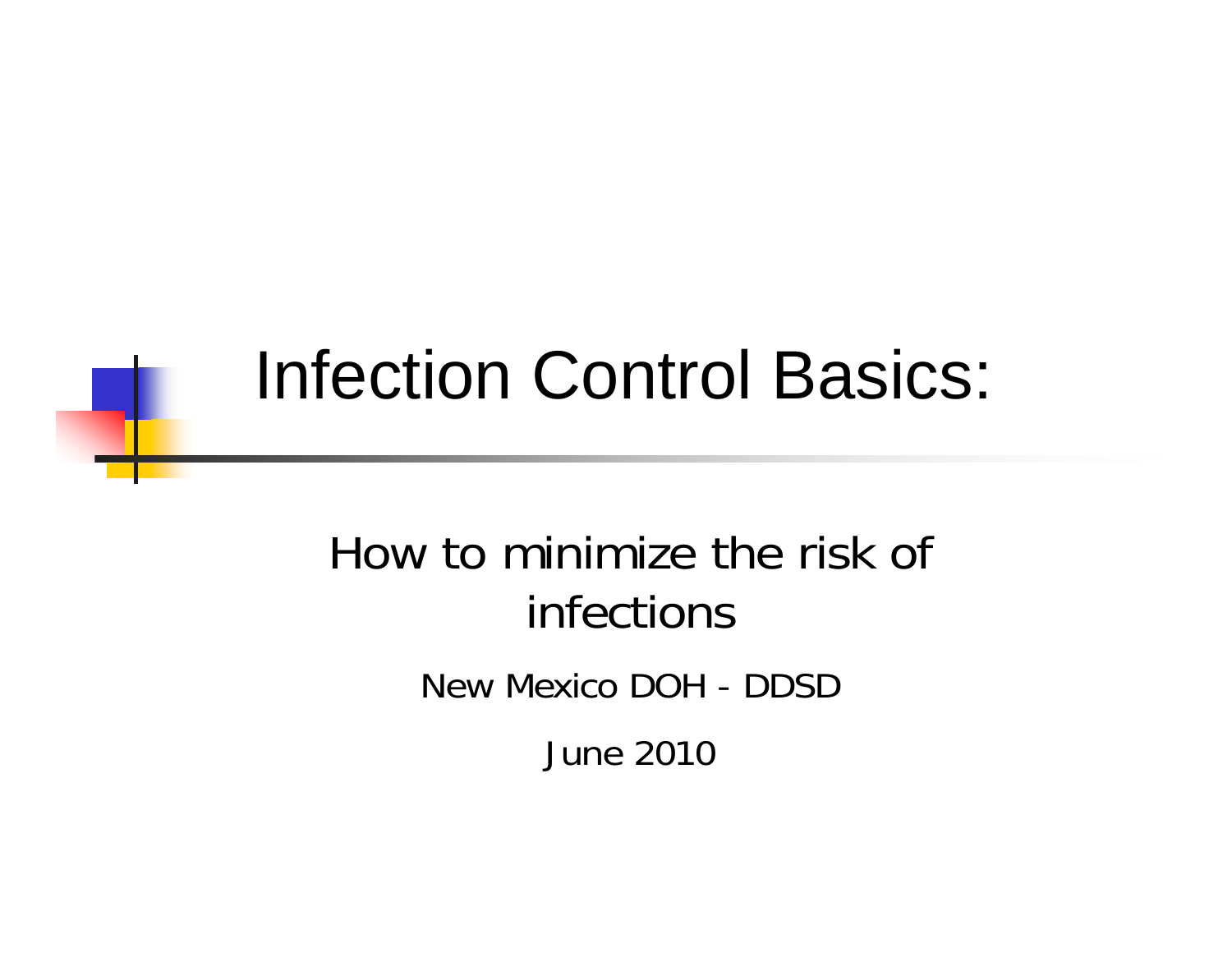# What is infection control?

 $\blacksquare$  Infection control describes the efforts we use to lessen the risk of getting sick and spreading germs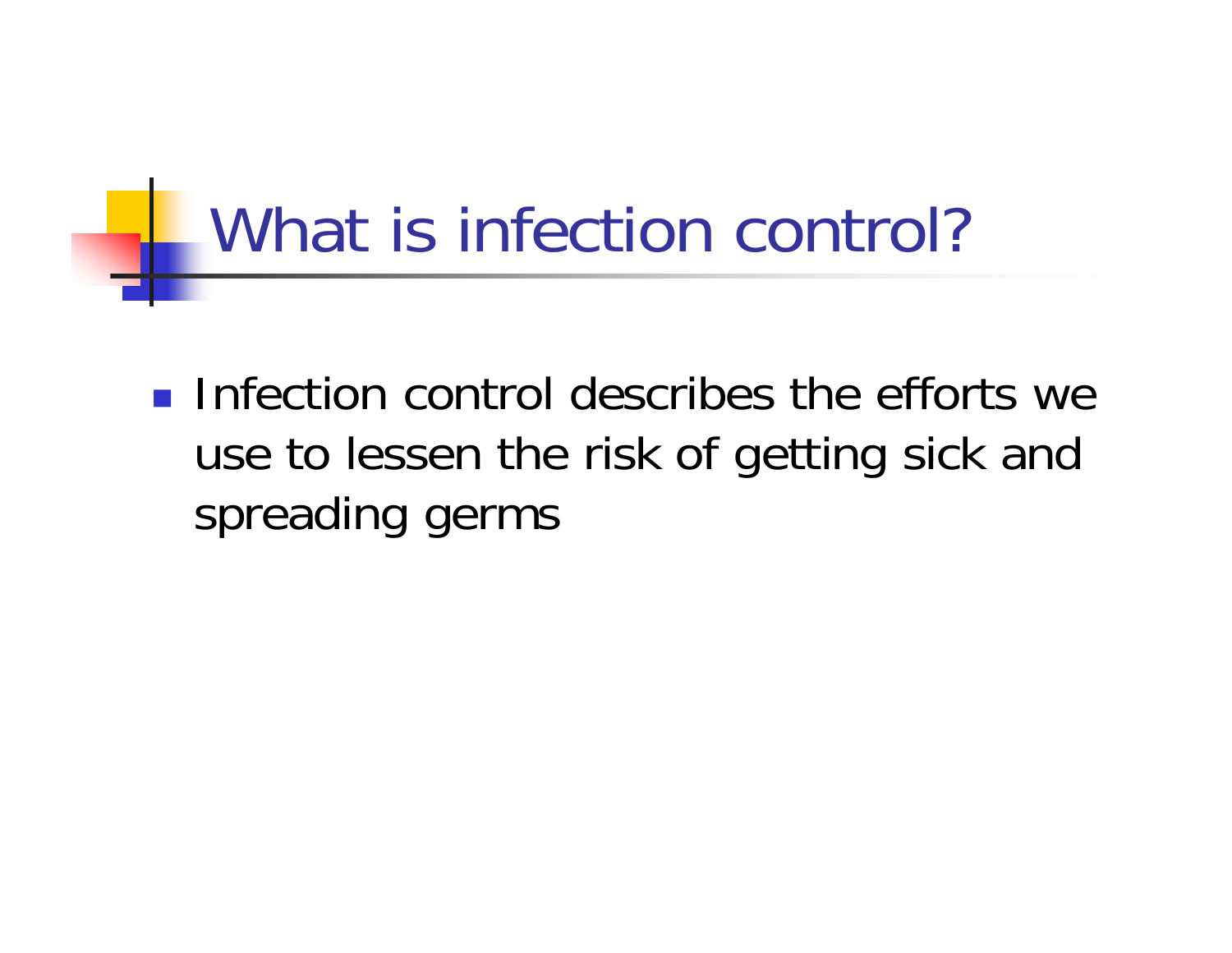# Germs = Microorganisms



- Germs are organisms which can only be seen by a microscope
- They may also be called Microbes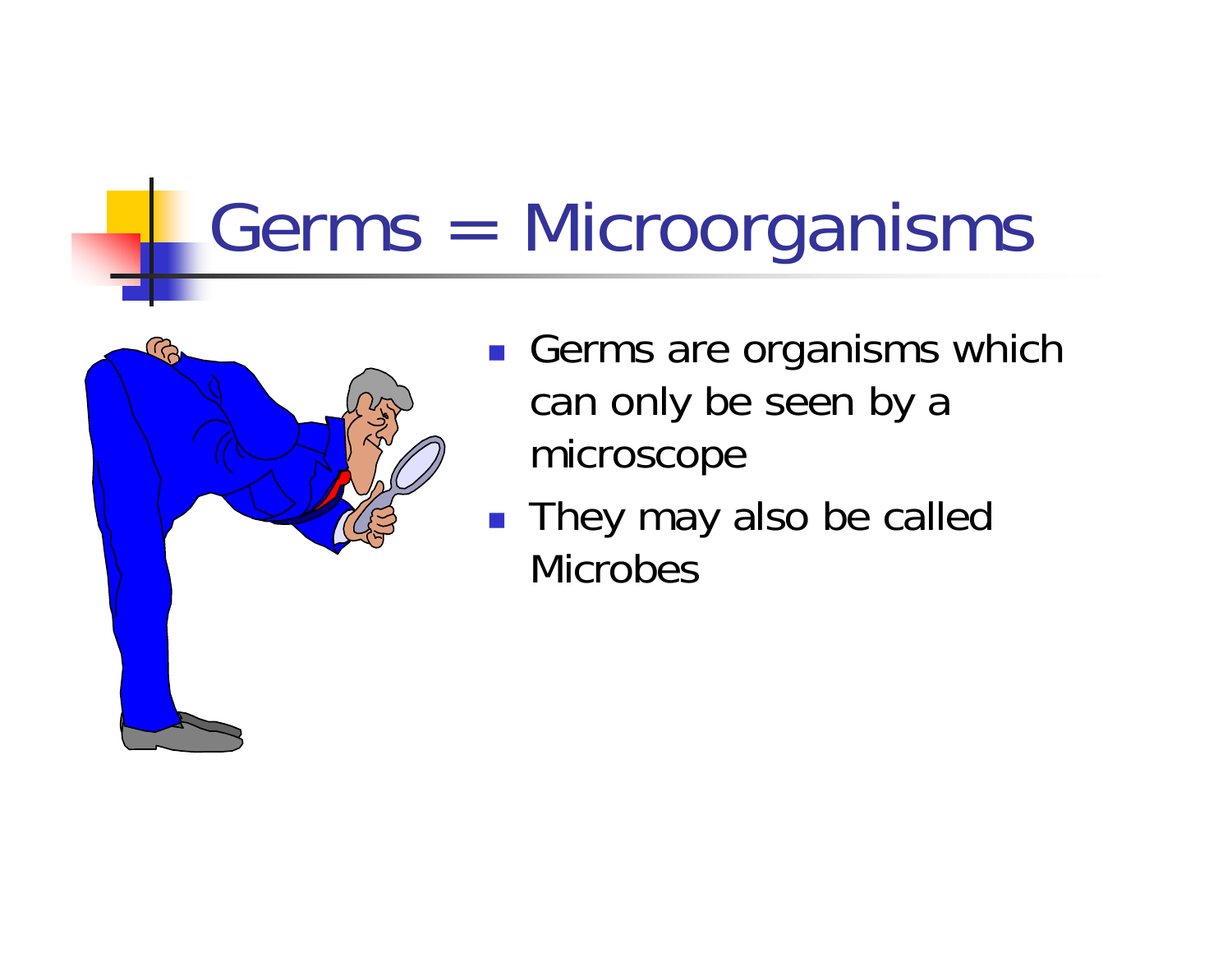#### Microorganisms are EVERYWHERE

- May be bacteria, virus or fungus
- May be helpful
- May cause illness or infection
- Micro-organisms that cause illness are called pathogens

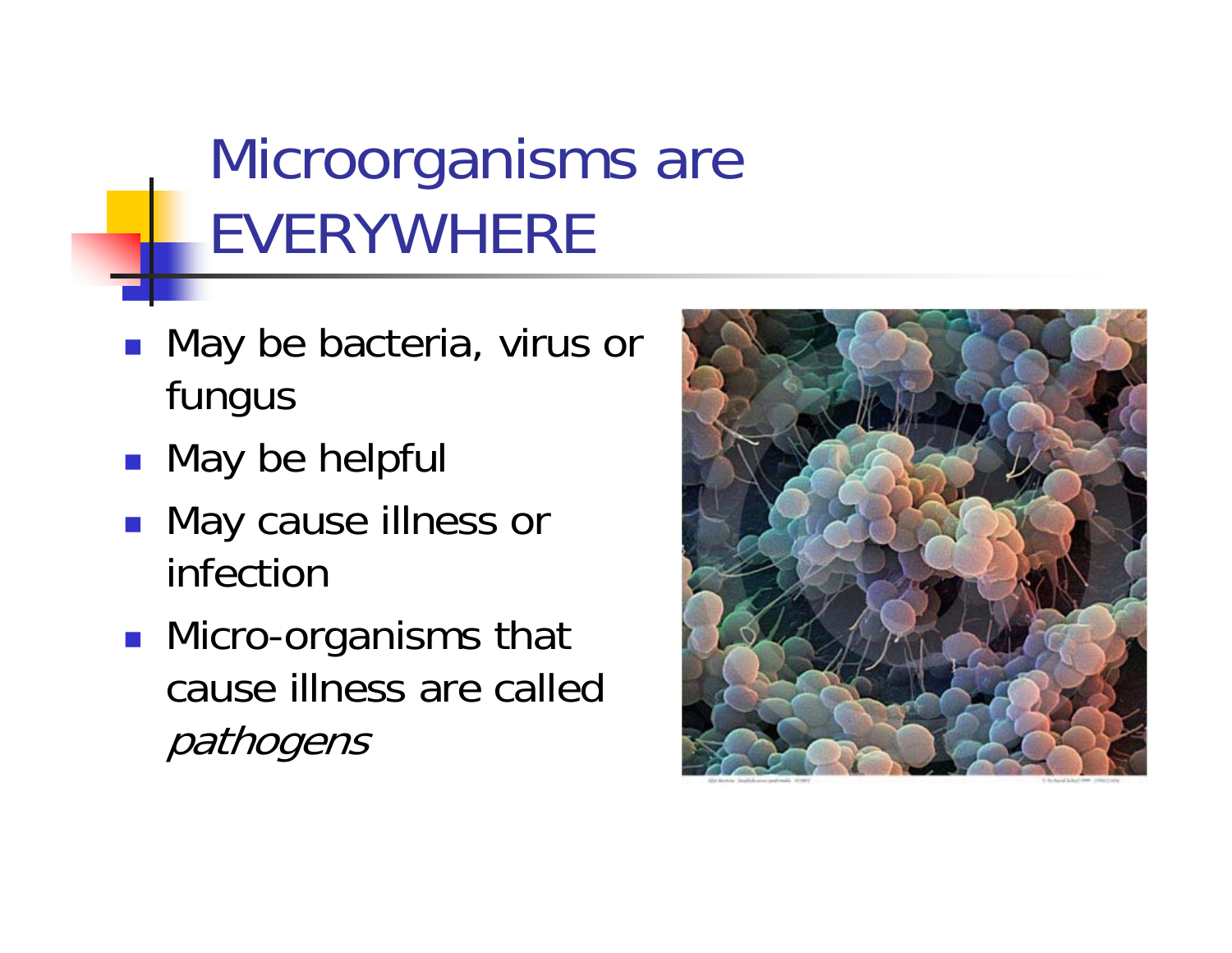#### Microorganisms may spread in many ways

- F. Direct Contact
	- **Exercise in transmitted directly from** one person to another
- **Indirect contact** 
	- **transferred from one** object to another
- Airborne
	- **E** carried in the air
- Oral route
	- **Example 1** enters body through mouth from water, food, hands
- **Insects and Pests** 
	- **picked up on insects** and pests and transferred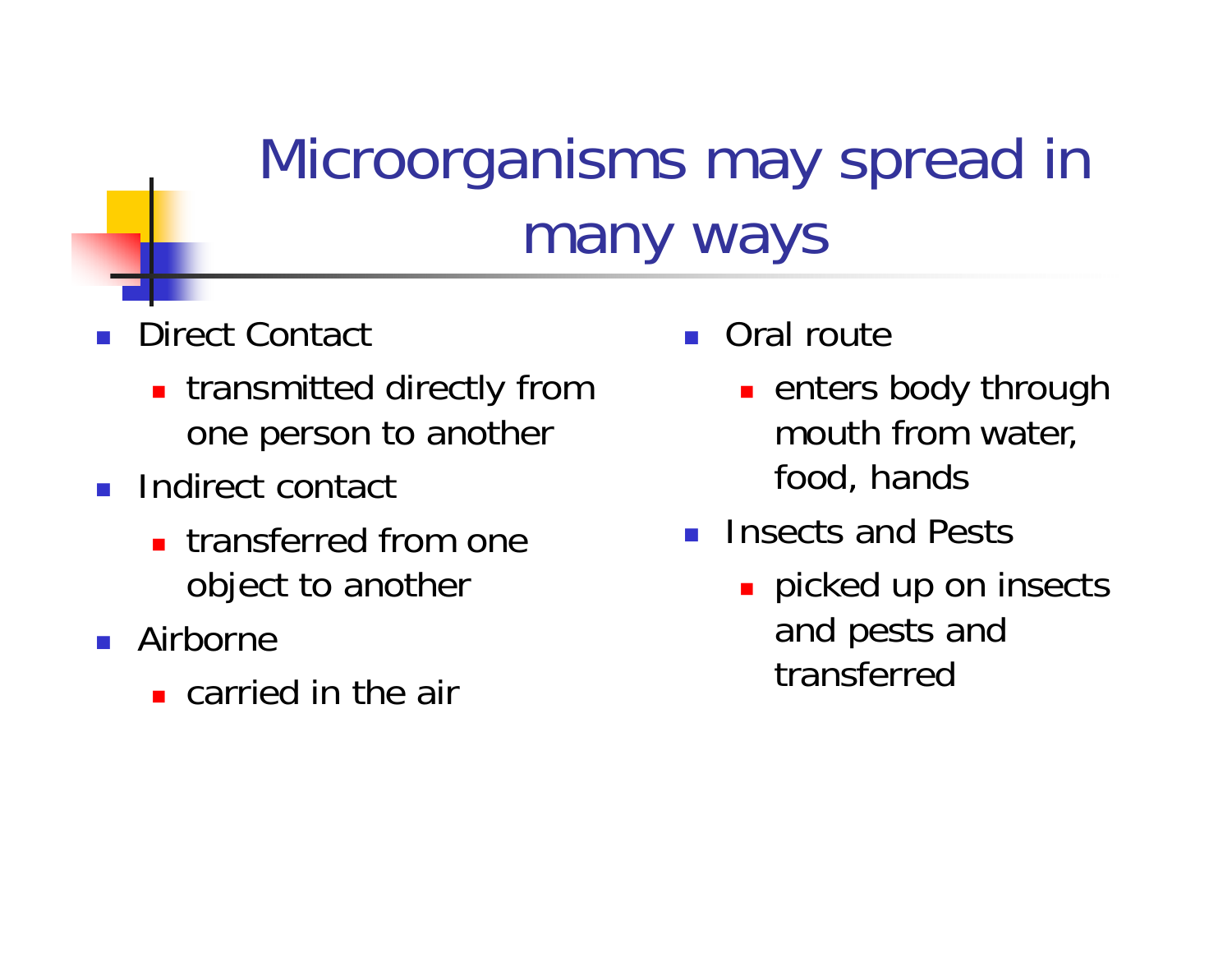#### The Chain of Infection and how to break it

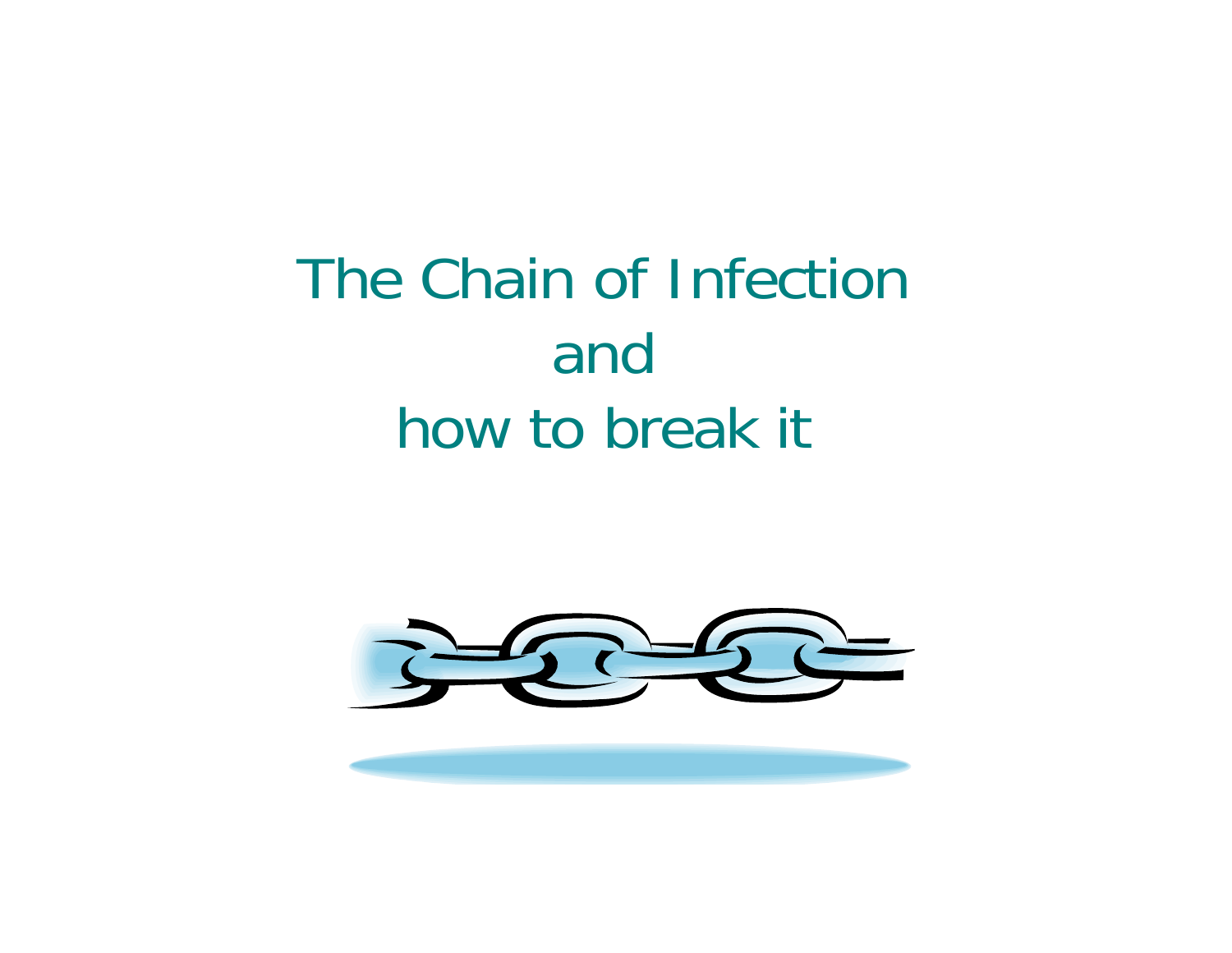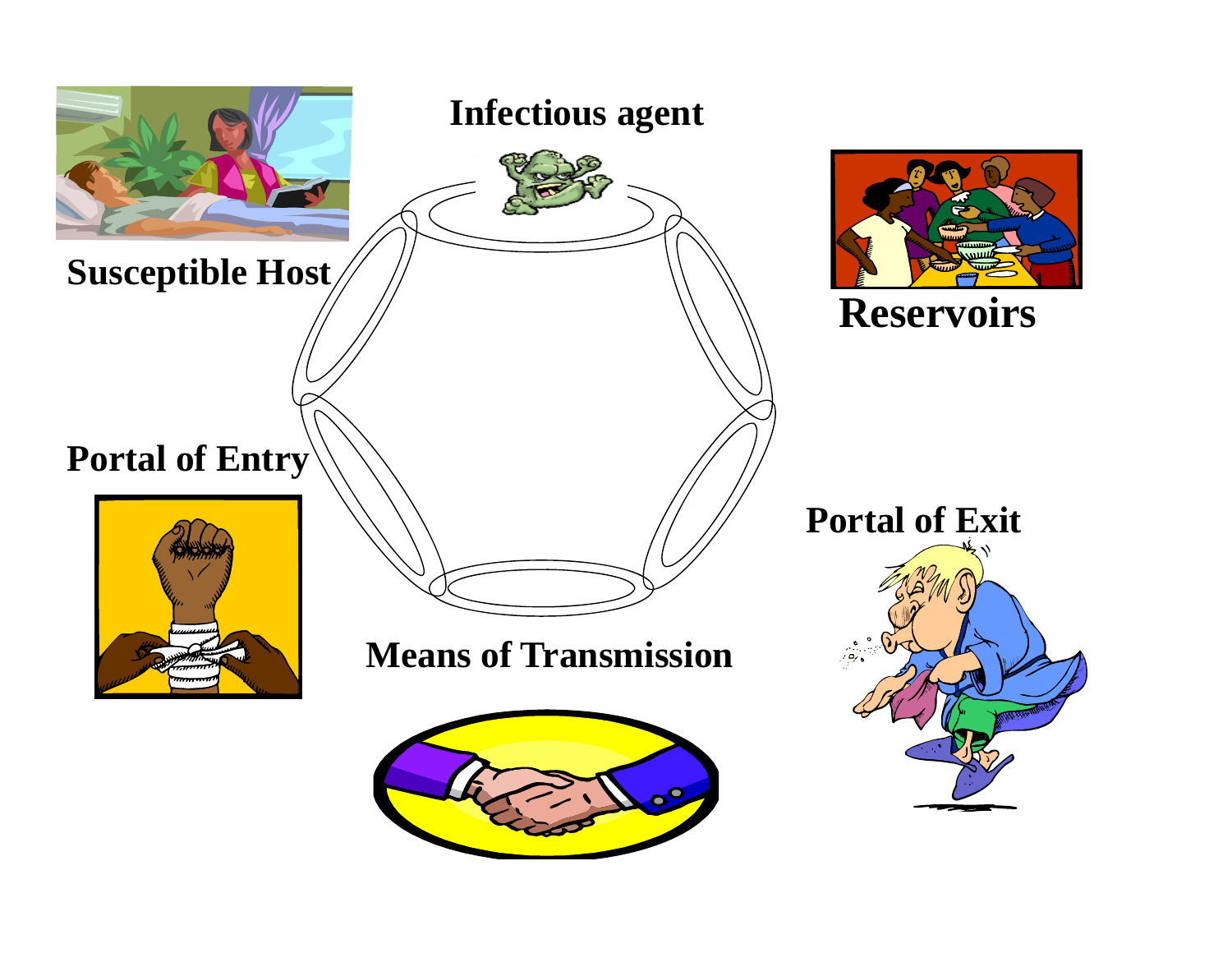### Link 1: Infectious agents

- Bacteria
- $\mathbb{R}^3$ **■ Fungi**
- Viruses

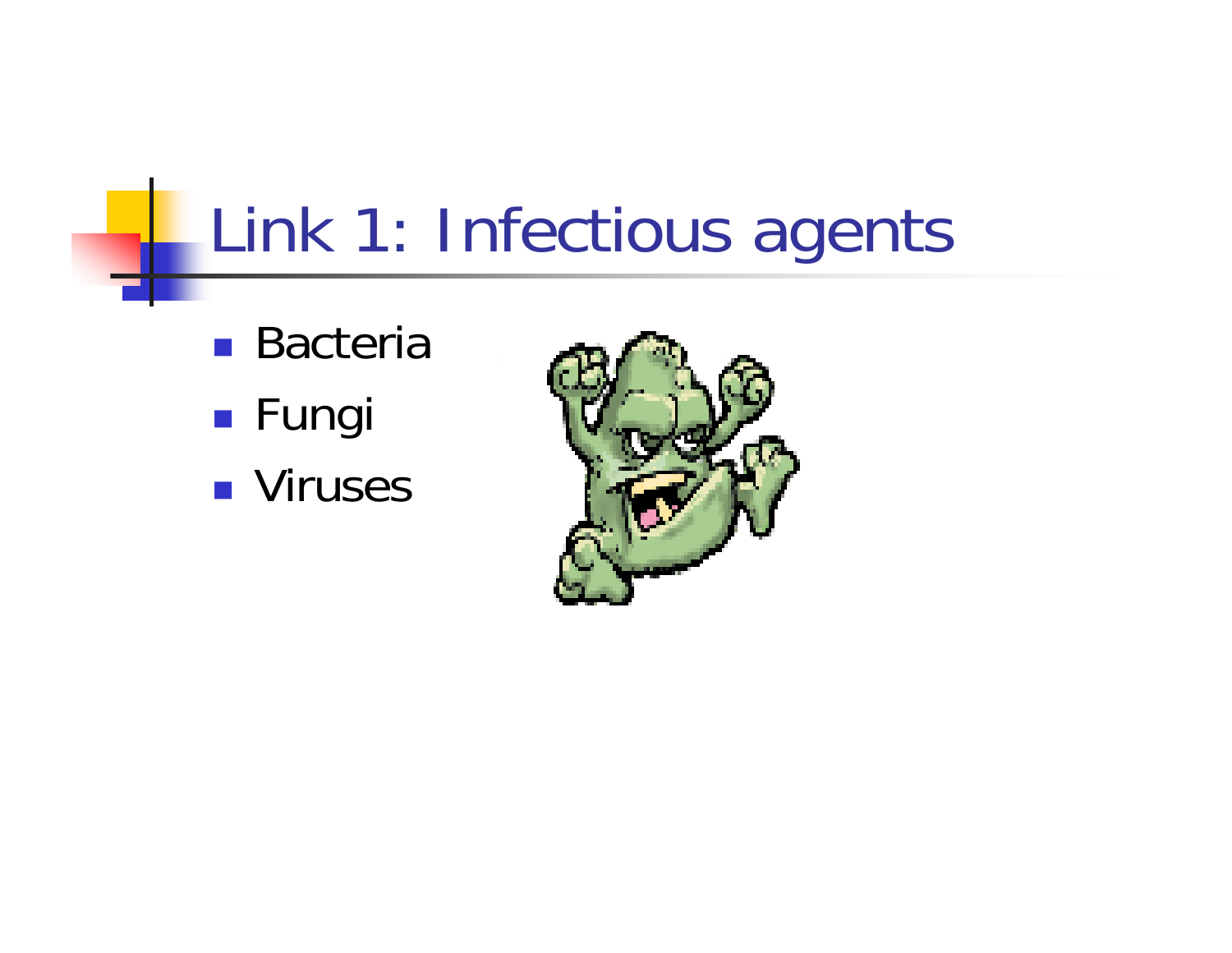### Link 2: Reservoirs

- $\mathbb{R}^3$ **People**
- $\mathbb{R}^3$ **Equipment**
- Water
- Food

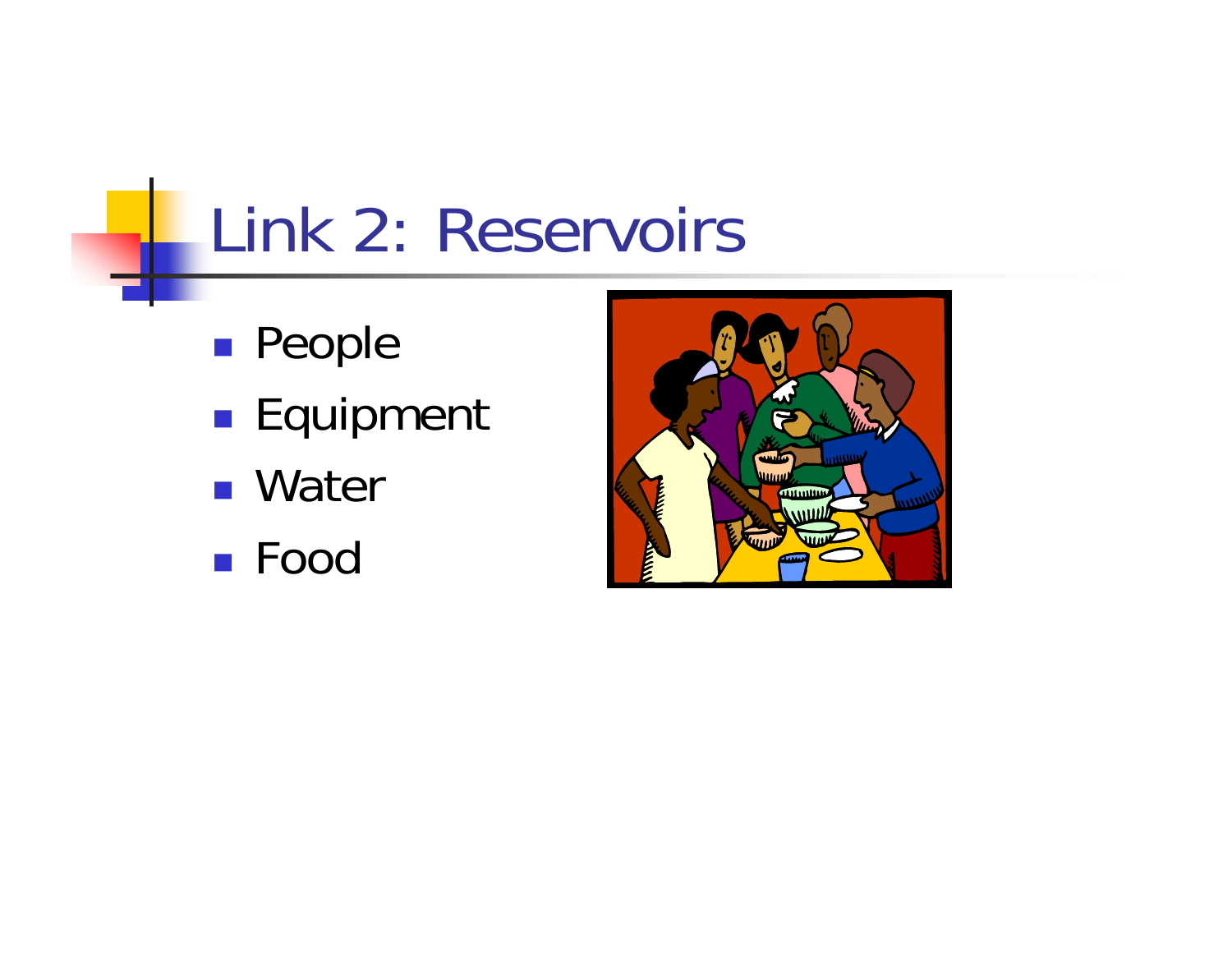#### Link 3: Portal of Exit

 $\frac{1}{\sqrt{2}}$ 

**A MARITIM** 

- **Excretions**
- **Secretions**

- $\blacksquare$  Skin
- $\mathbb{R}^3$ **Droplets**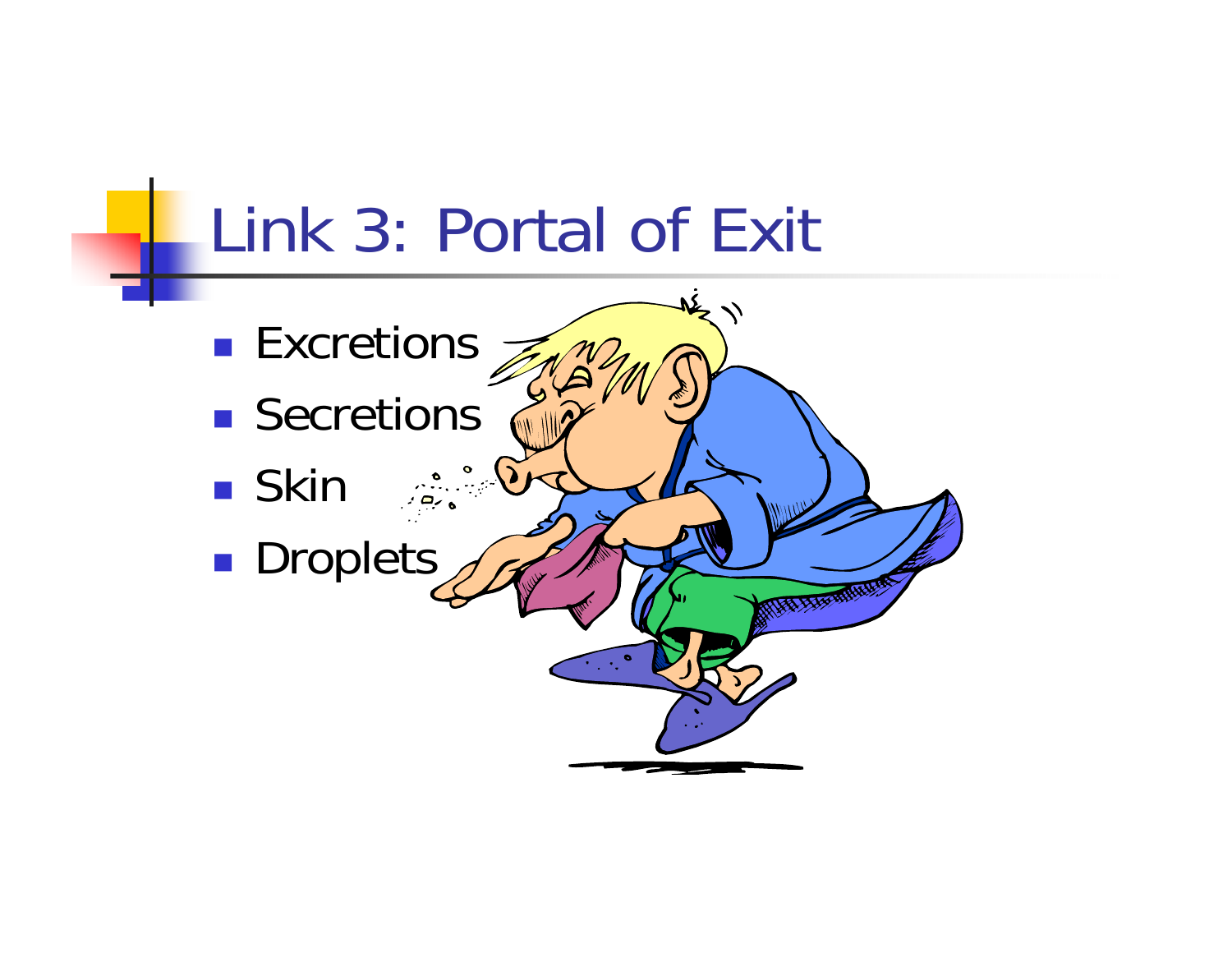### Link 4: Means of Transmission

- Direct Contact
- $\mathbb{R}^3$ ■ Contaminated objects
- $\mathbb{R}^3$ **Ingestion**
- Airborne
- Vector



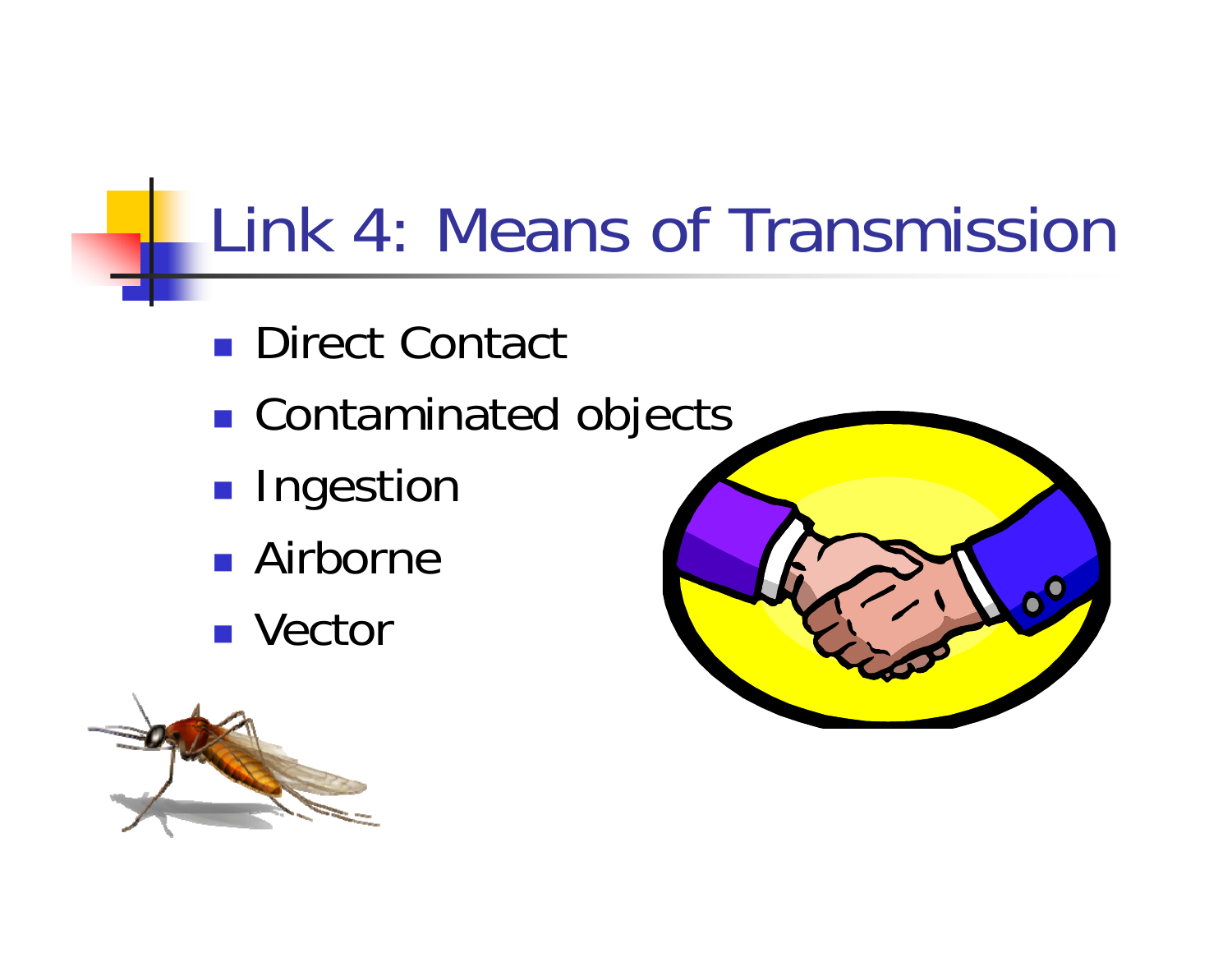### Link 5: Portal of Entry

- **Mucous Membrane**
- Gastric Tract
- $\mathbb{R}^3$ **Respiratory Tract**
- Broken Skin
- $\mathbb{R}^3$ ■ Urinary Tract
- $\mathbb{R}^3$ **Nedical tubing such** as IV, G tube or urinary catheter

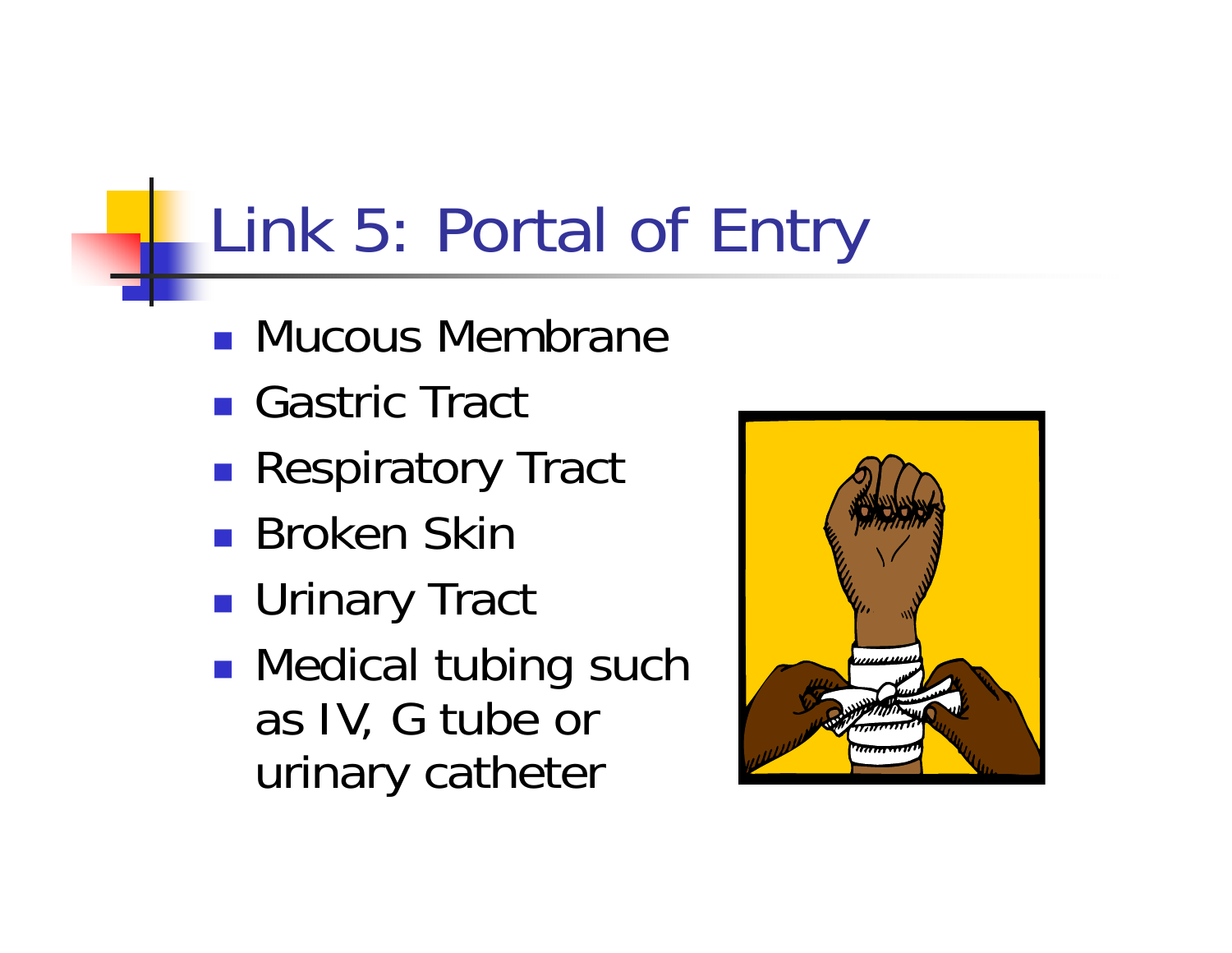### Link 6: Susceptible Host

**Any person who cannot fight** off the microbe due to illness or chronic diseases

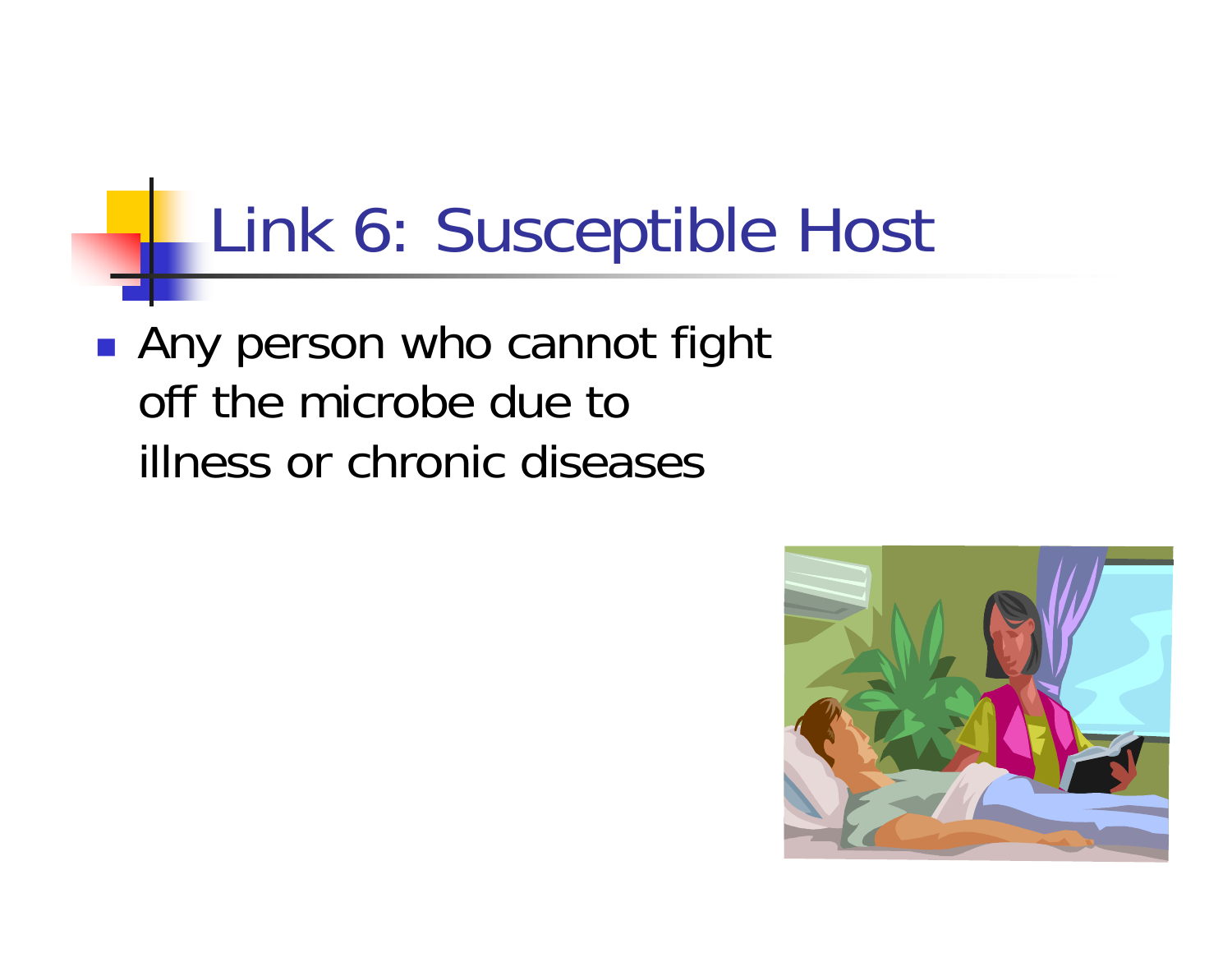Not everyone gets sick when exposed to germs

- Susceptible people may get sick
- **People with a strong immune system may not** get sick
- We are all exposed to numerous microorganisms every day but we are not all sick everyday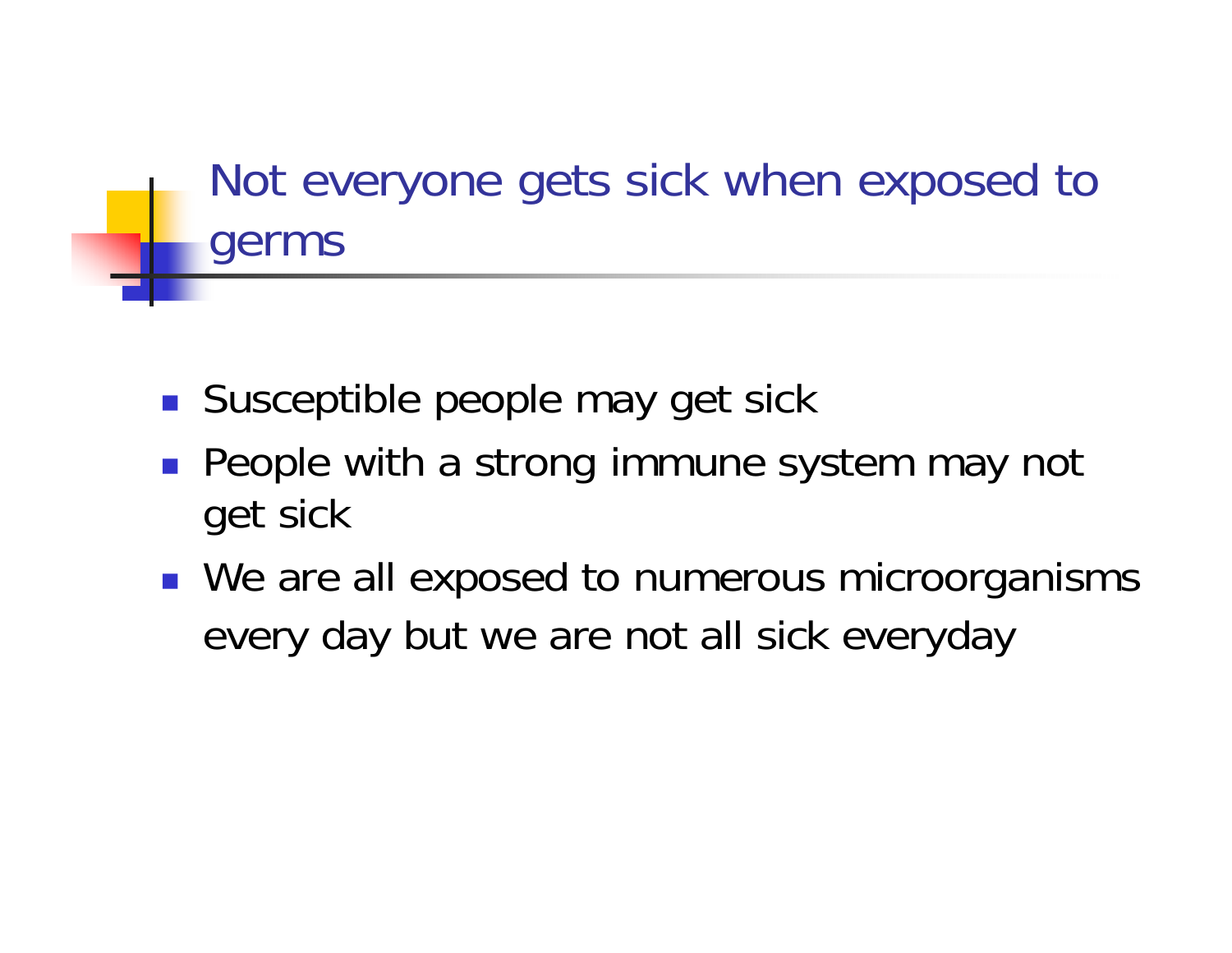### What is an infection?

**• An infection occurs when a micro organism** overwhelms the defenses of someone and the body reacts to the event.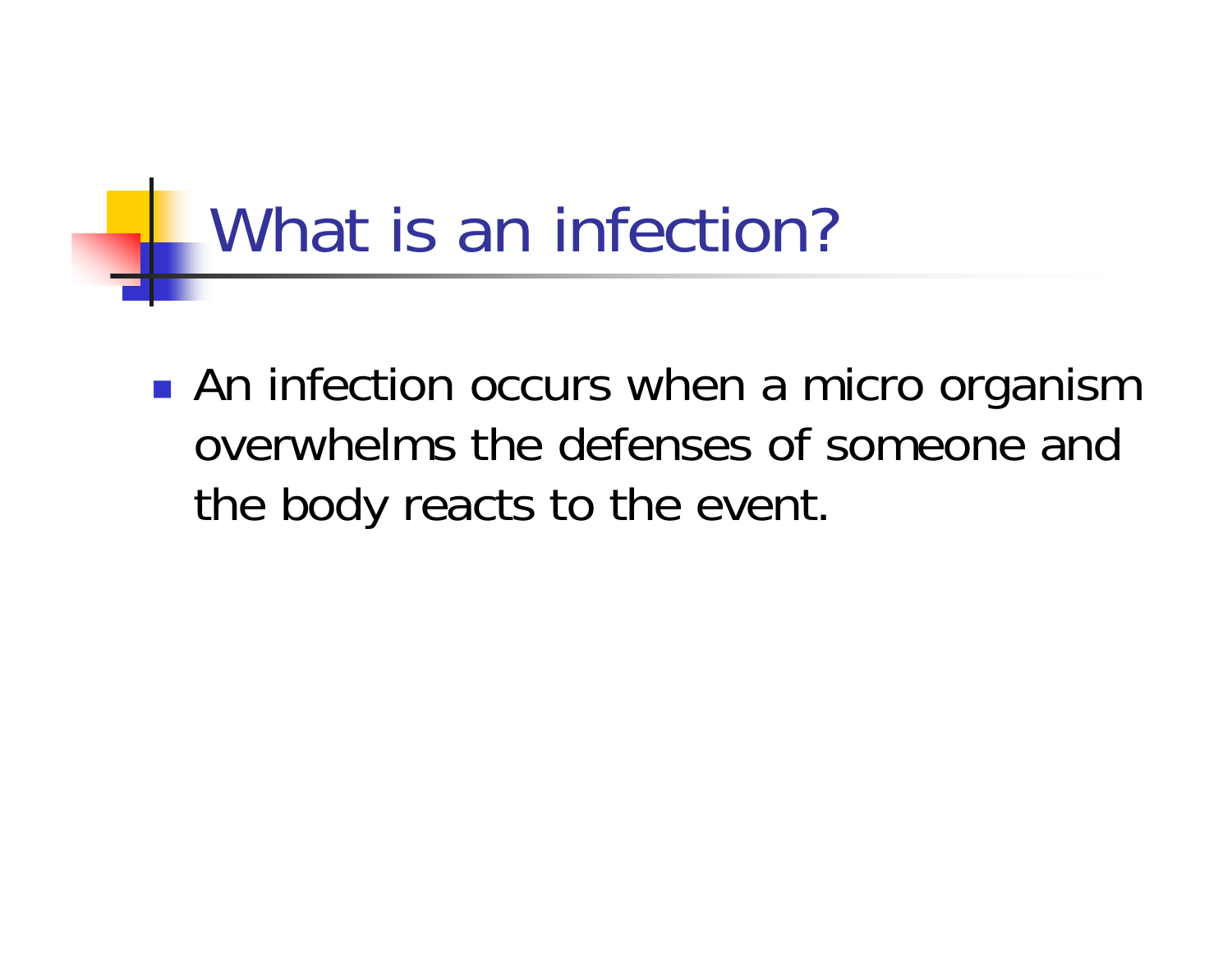### Signs and Symptoms of Infection

- H Redness
- Swelling
- $\blacksquare$  Heat
- Drainage
- **Pain**
- **Temperature**
- **Change in behavior**; thinking or function
- All of the above need to be reported to the nurse promptly.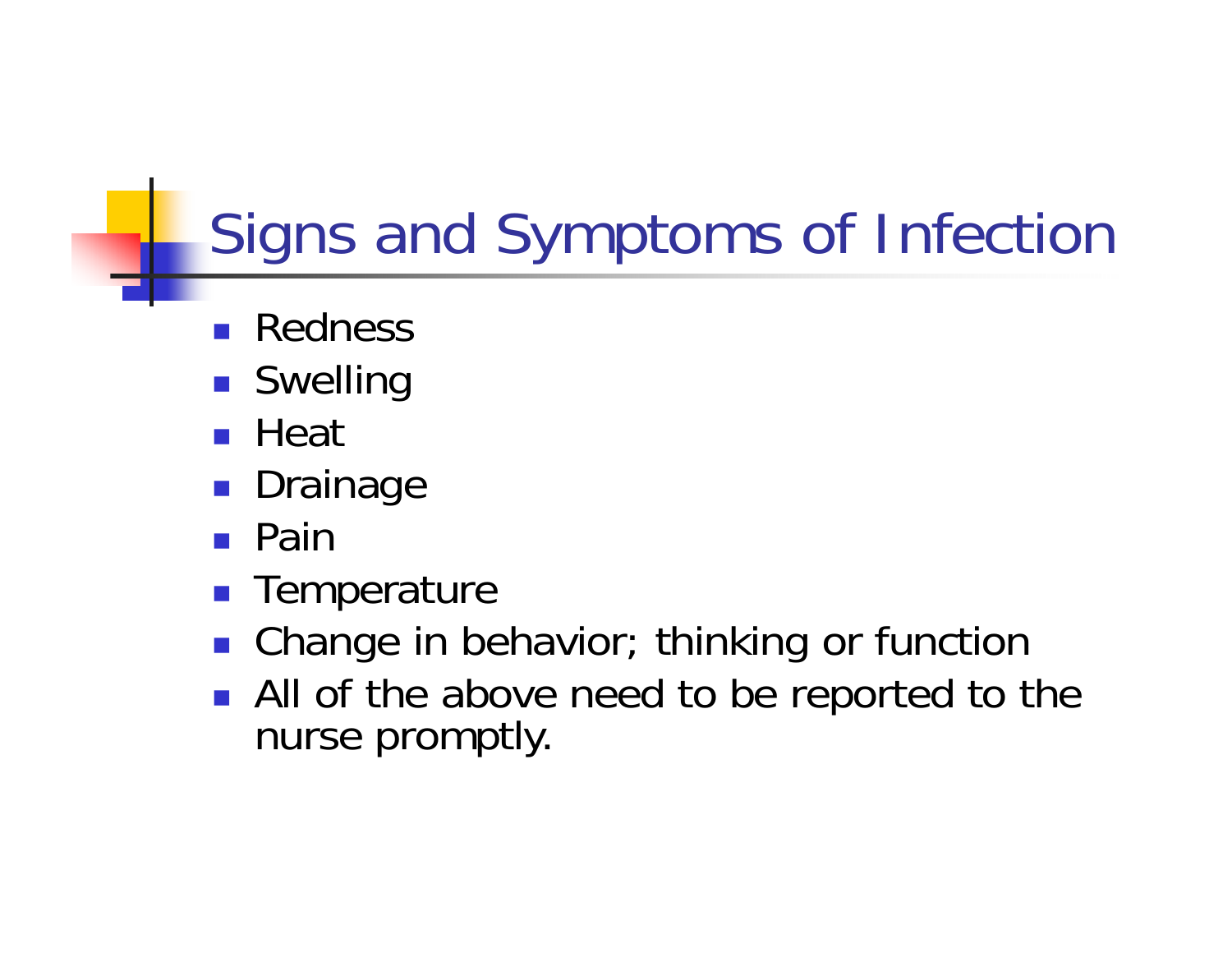#### How do we break the chain of infection?

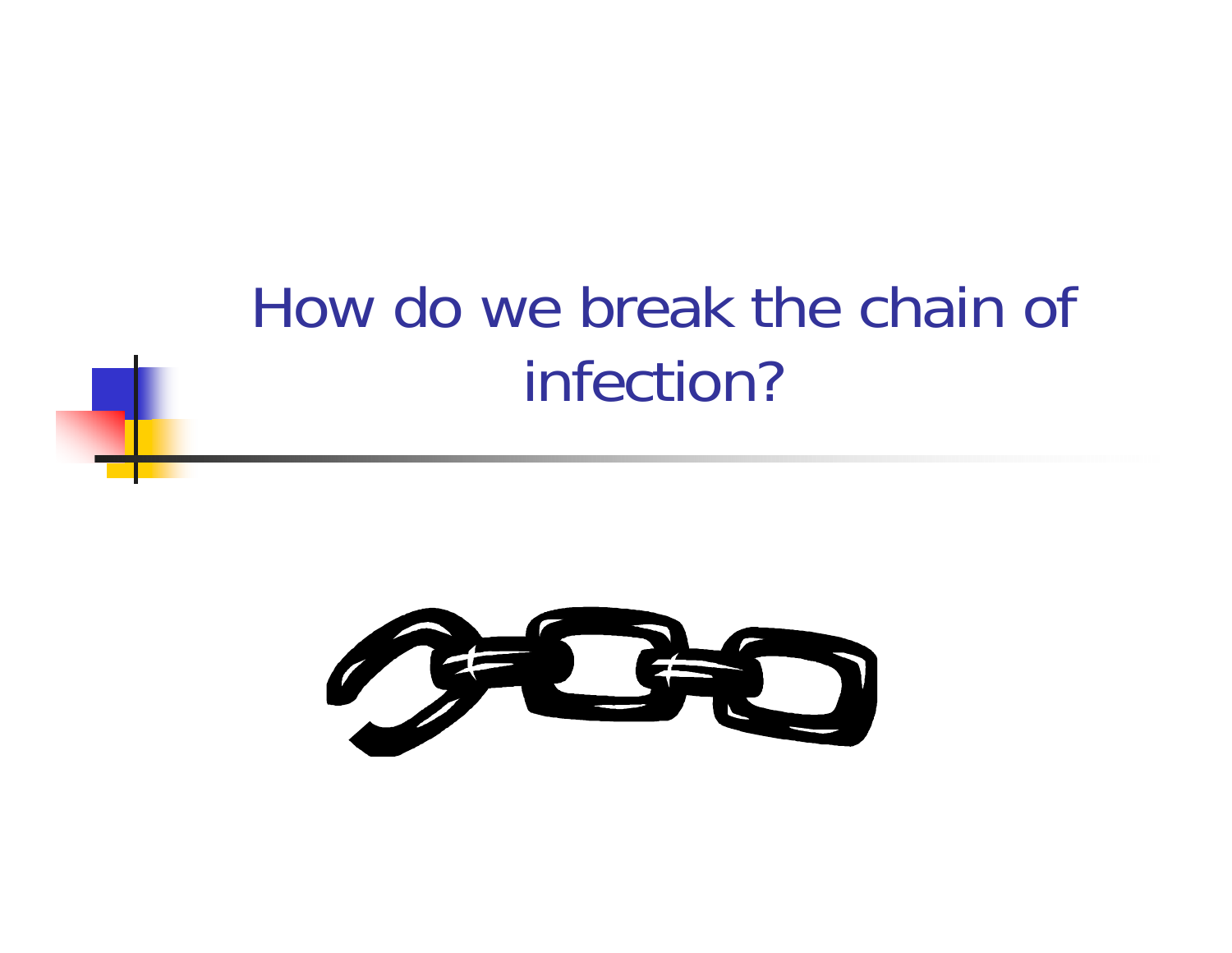# Hand washing



- $\mathbb{R}^3$ **Rub soap on hands for 15 sec.**
- $\mathbb{R}^3$ **Rinse hands/fingers pointing down**
- $\mathbb{R}^3$ **Turn off faucet with paper towel**

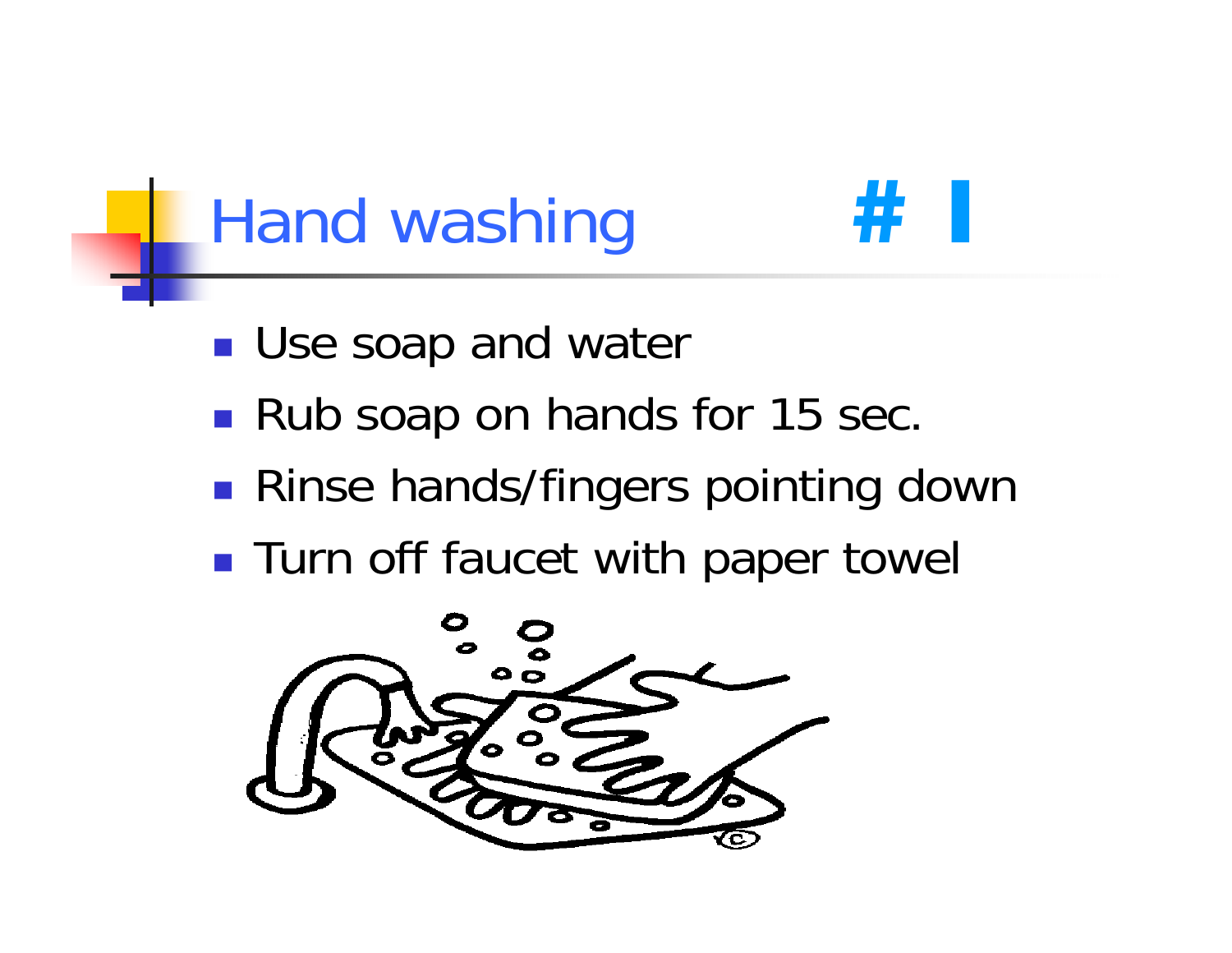#### When to wash your hands

- P. Arriving/leaving work
- F. Handling money
- P. Using the restroom
- F. Touching face, hair
- $\overline{\phantom{a}}$  Touching another person during care
- F. Blowing your nose
- P. Eating
- F. After removing gloves
- F. After providing care
- P. After contact with known unclean equipment or surfaces
- $\mathcal{L}^{\mathcal{A}}$  After touching something that *might* be dirty
- $\mathcal{L}^{\text{max}}$  After handling raw or partially cooked food especially meat or poultry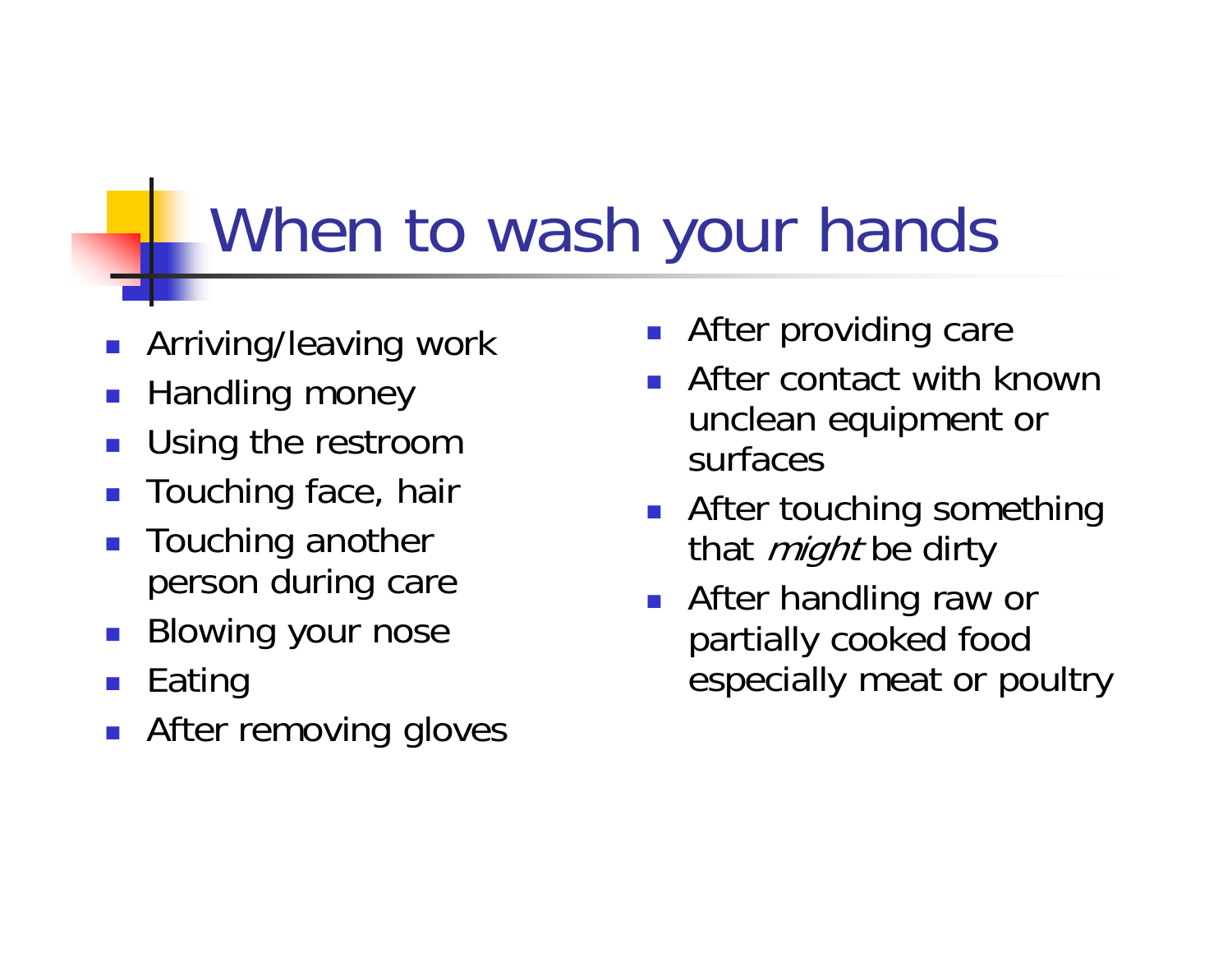#### When To Use Alcohol Hand Sanitizer

- Only when hands are not visibly soiled
- When soap and water are not available
- Before and after any contact with another person
- **After contact with** medical equipment or objects in the room
- After removing gloves and before donning gloves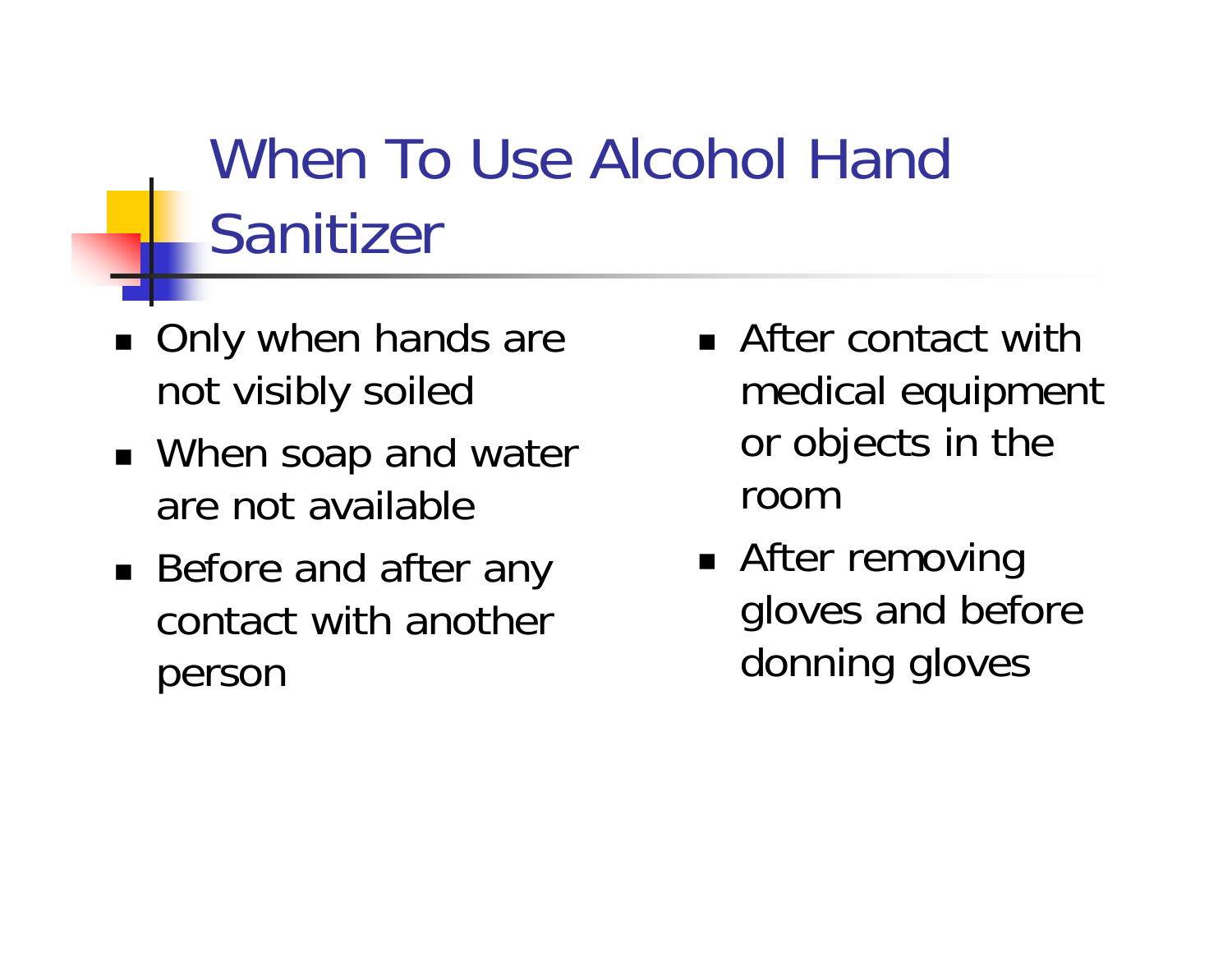Other methods of breaking the chain of infection

- Cleanliness
- **Precautions**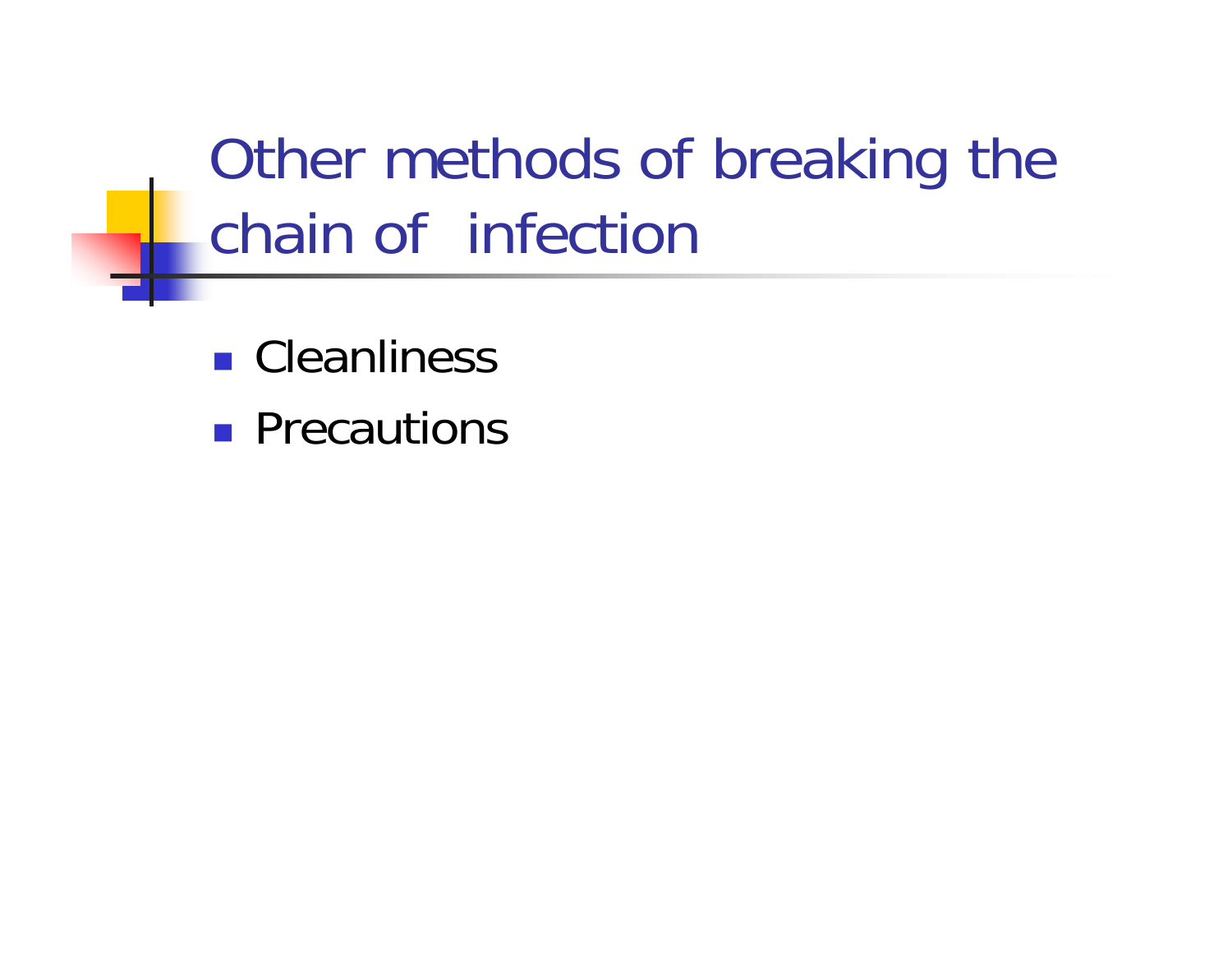#### Cleanliness

- **Staff should practice good personal hygiene**
- Use good hand washing technique
- **Properly handle all equipment**
- Keep the house and environment clean
- Don't put clean items near or on something dirty
- **Dispose of all trash appropriately**
- **Use aseptic or sterile procedure when directed by** the nurse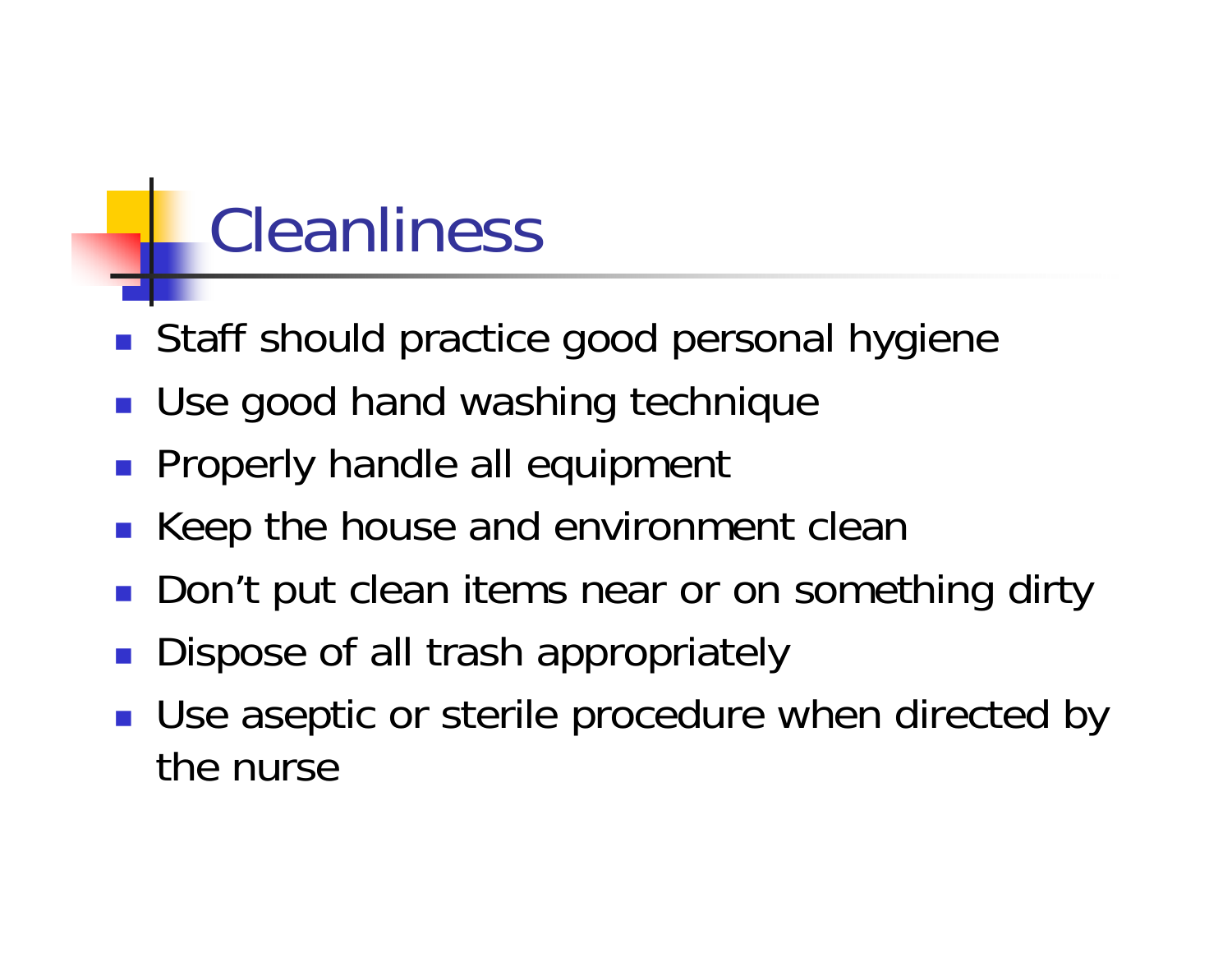### Precautions – history

During the HIV epidemic in the 1980's, Universal Precautions were introduced to use caution with bodily fluids that were obviously contaminated with blood.

We now know that blood or any bodily fluid may contain pathogenic microorganisms. We are now using STANDARD precautions to protect ourselves during routine care.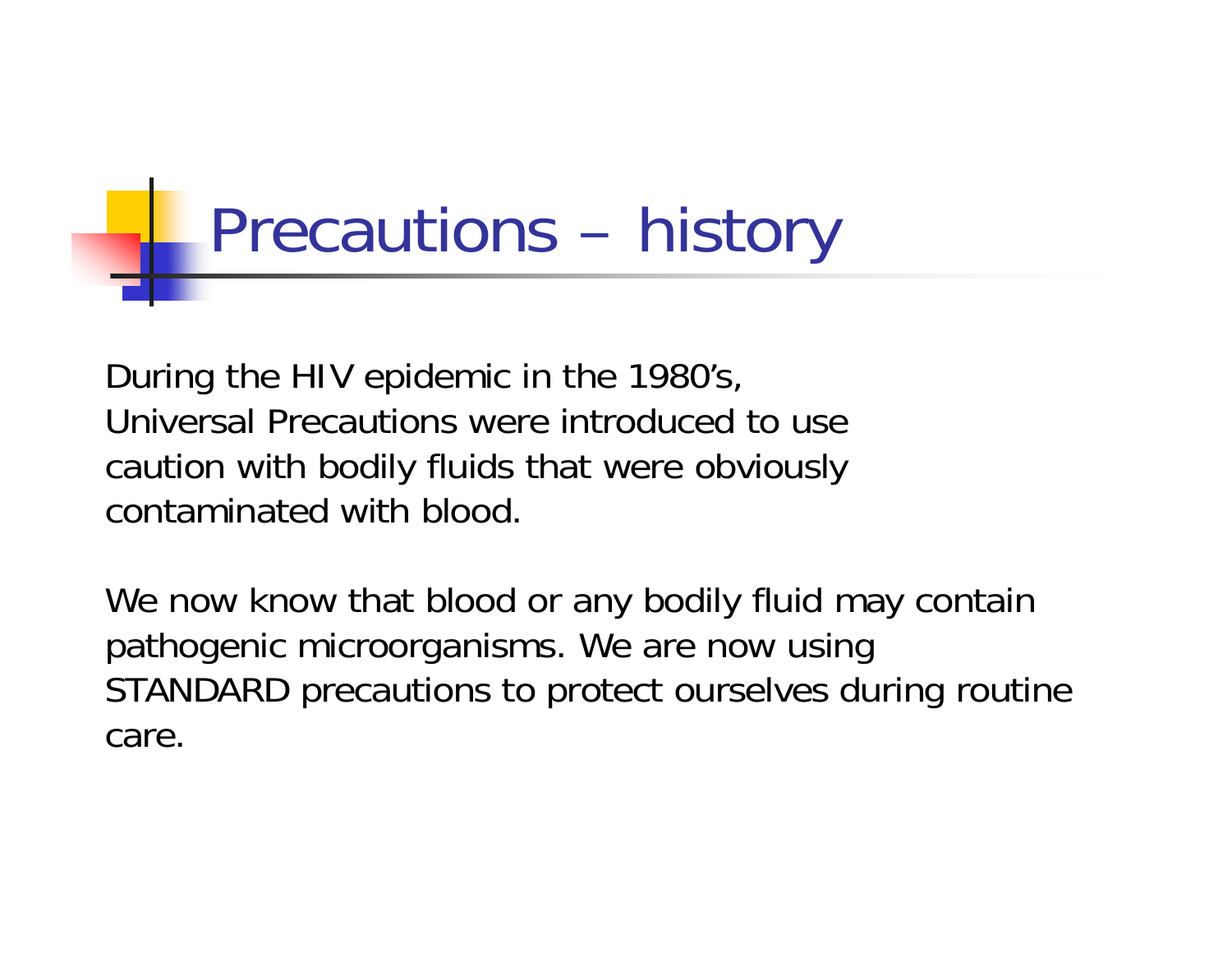#### **Standard Precautions**

- **Provide a consistent approach to the care of all** persons
- **Offer best protection: must assume anyone may** be infected
- Knowledge of the person and the task determines what personal protective equipment (PPE) is necessary.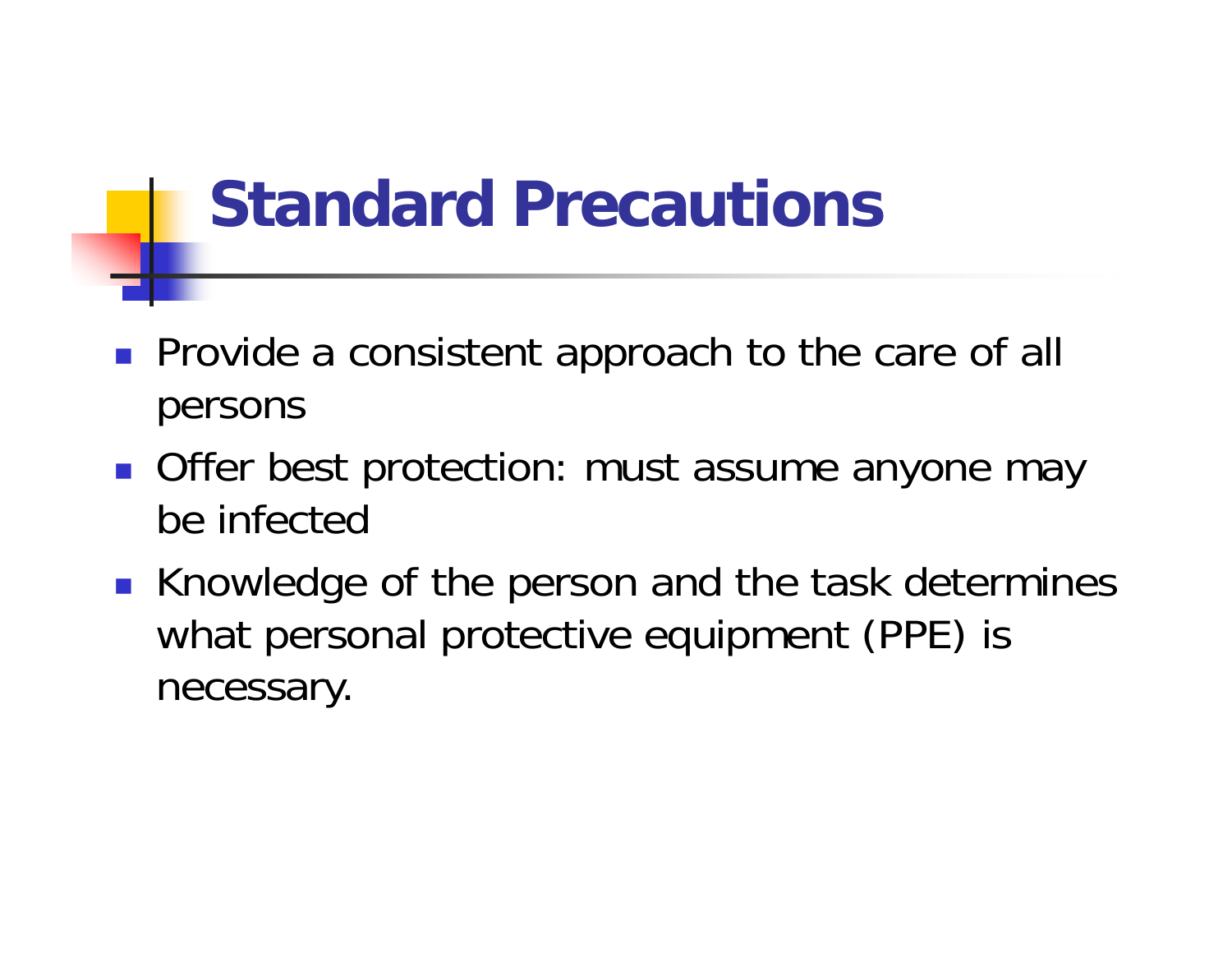#### Standard Precautions

- **Use Standard precautions at all times**
- **Gloves when in contact with any blood or** bodily fluid
- ■ Goggles when splash might occur
- ■ Mask when splash or droplet might occur
- **Gown/booties when splash or droplet might** occur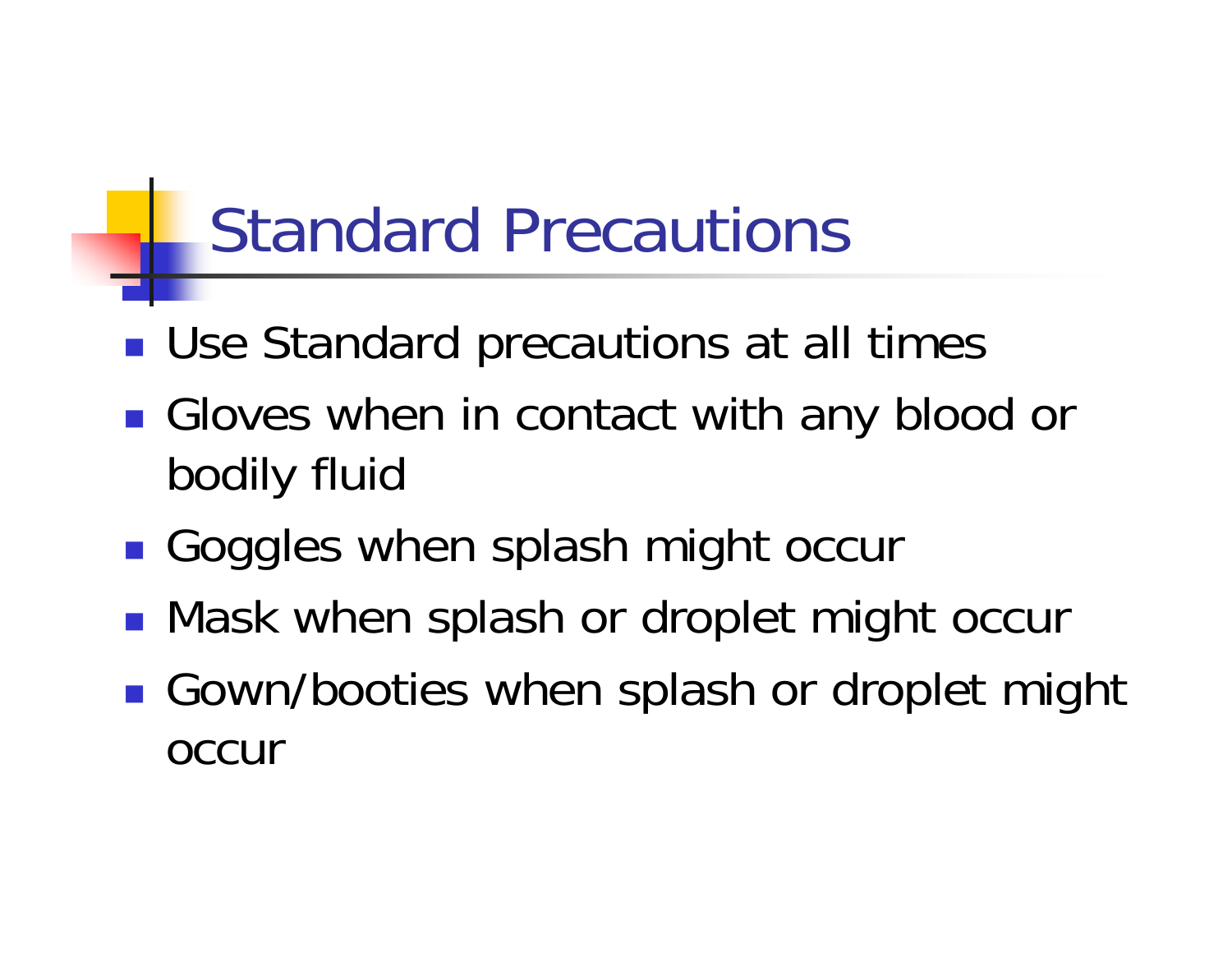#### **Transmission-Based Precautions**

- **Are used when specific infections are present**
- They include:
	- **Airborne Precautions**
	- Contact Precautions
	- **Droplet Precautions**
- **These specific precautions will be trained on an as** needed basis, based on the person's illness.